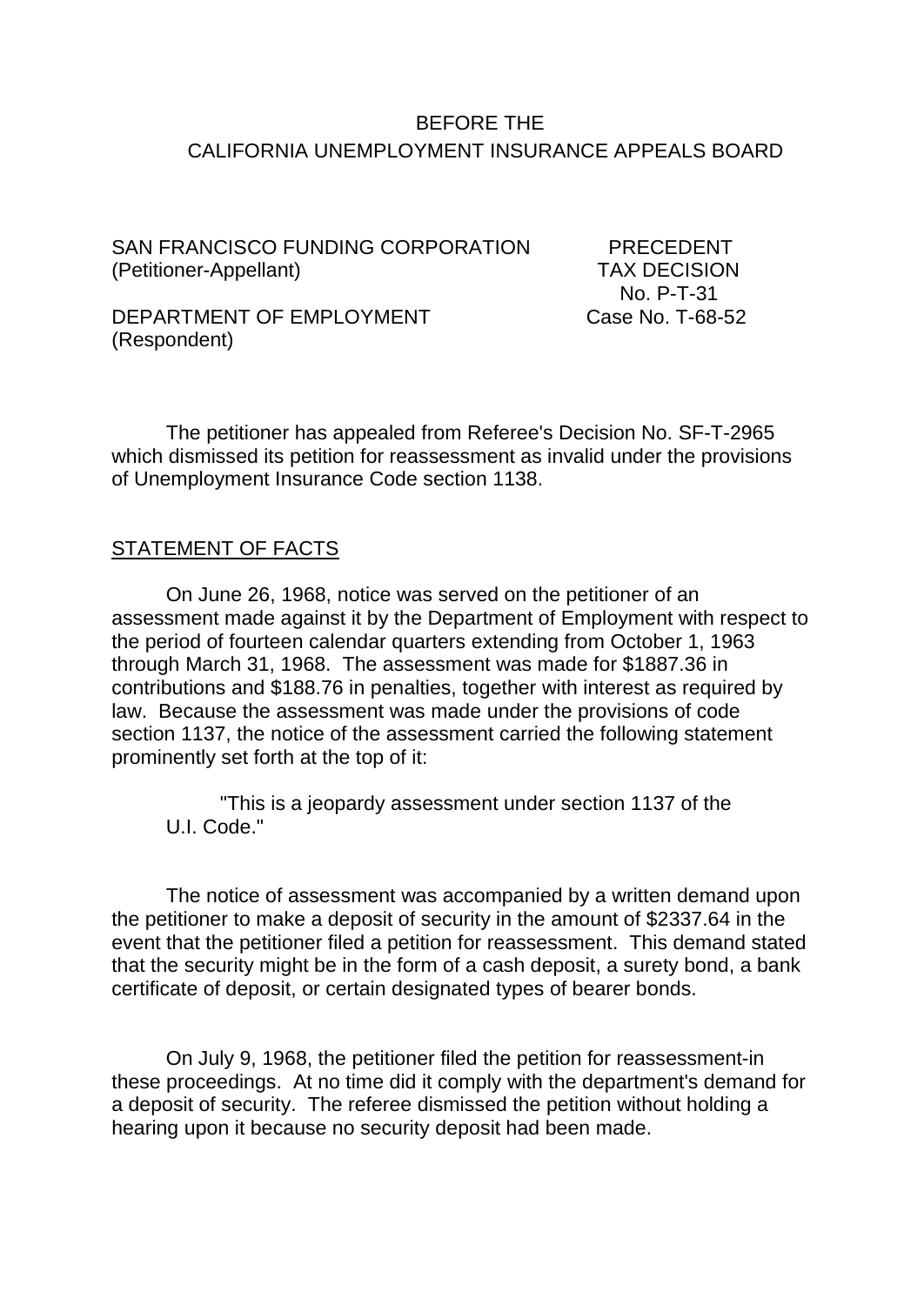The sole question presented by this appeal is whether a valid petition to a referee was filed.

P-T-31

## REASONS FOR DECISION

The assessment in question was made as a jeopardy assessment under the provisions of Unemployment Insurance Code section 1137. Under the provisions of that section:

". . . The director may in levying the assessment demand a deposit of such security as he deems necessary to insure compliance with this division. . . ."

In accordance with this provision the department has made written demand upon the petitioner to make a deposit of security in the amount of \$2337.64 in the event that the petitioner should file a petition for reassessment.

The petitioner did file such a petition within the time required by code section 1138. However with respect to such a petition, that code section explicitly states that:

" . . . The petition for reassessment shall not be valid unless the employer deposits with the director, within 15 days after the service upon the employer of notice of the assessment accompanied by demand for deposit, such security as the director deems necessary to insure compliance with this division. . . ."

That the petitioner did not comply with this provision of the statute is not disputed.

The petitioner urges that this part of the law is contrary to the due process clause of the United States Constitution. In this connection the petitioner states that it compels a taxpayer to pay over to the taxing agency, without a hearing, amounts of money that are in dispute and to which the taxing agency may not even have any right. Essentially the petitioner is asking us to declare this part of the law unconstitutional and upon that basis to disregard it in reaching our decision.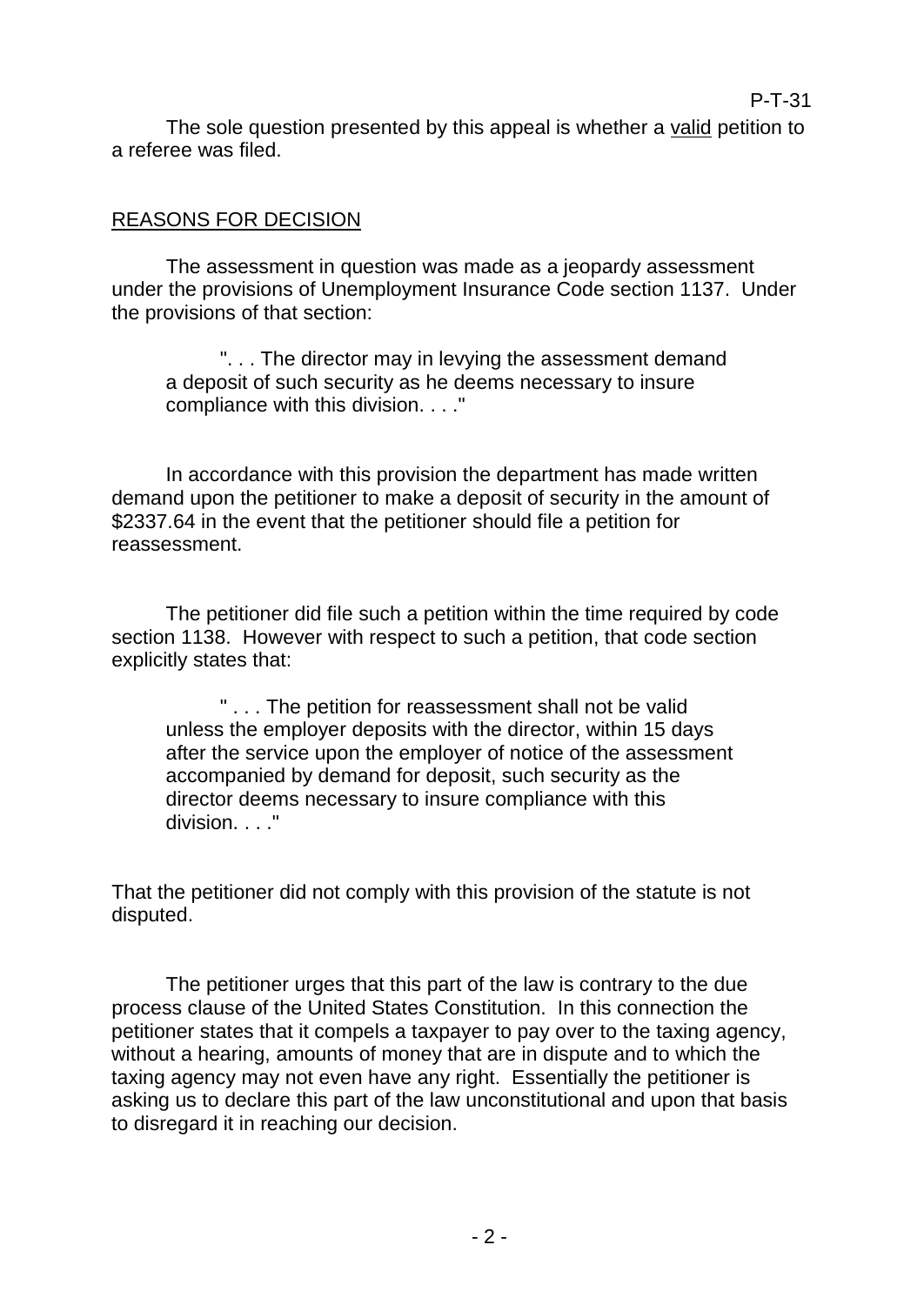The petitioner also urges that the department acted unconstitutionally when it made the assessment under code section 1137 on a jeopardy basis without first holding any hearing to serve as a basis for making its "determination" or "finding" that the collection of taxes would be jeopardized by delay. Code section 1137 has no provision that requires that such a hearing be held. In this respect, therefore, the petitioner is urging that the administrative officials have unconstitutionally applied the provisions of that section in a manner that has denied petitioner due process of law.

Let us consider these contentions in order. Naturally if the quoted provision of code section 1138 is unconstitutional legislation, it cannot be given the effect of law. To the best of our knowledge, however, it has never been declared to be so by any court. May we as an administrative agency do so?

We are a board that has been created by the legislature to function within the framework of a constitutional government. We and our referees entertain no doubt in regard to our duty to respect and observe all applicable constitutional provisions in carrying out our functions. Constitutional provisions are supreme law. They are a mandate of the highest order.

The Constitution of California makes provision for a division of the powers of government. Judicial powers are vested primarily in our system of courts. We have not been vested by law with judicial powers (Empire Star Mines Company, Limited v. California Employment Commission (1946), 28 Cal. 2d 33 at page 48, 168 P. 2d 686 at 695), nor can we lawfully be vested with such (Standard Oil Company of California v. State Board of Equalization (1936), 6 Cal. 2d 557 at page 565, 59 P. 2d 119 at page 122).

To declare that the clearly expressed will of the legislature is in violation of the constitution is an exercise of judicial power. Such a declaration is beyond the proper scope of administrative adjudication. We and our referees would not be observing the constitution ourselves if we attempted to adjudicate issues involving the constitutionality of legislation.

This, however, does not mean that we must turn a deaf ear because an issue is raised which involves the application of the constitution. It is within the proper scope of administrative adjudication to determine whether an administrative agency is applying legislation in a constitutional way. This does not involve a conflict with an express legislative will. Rather, it is a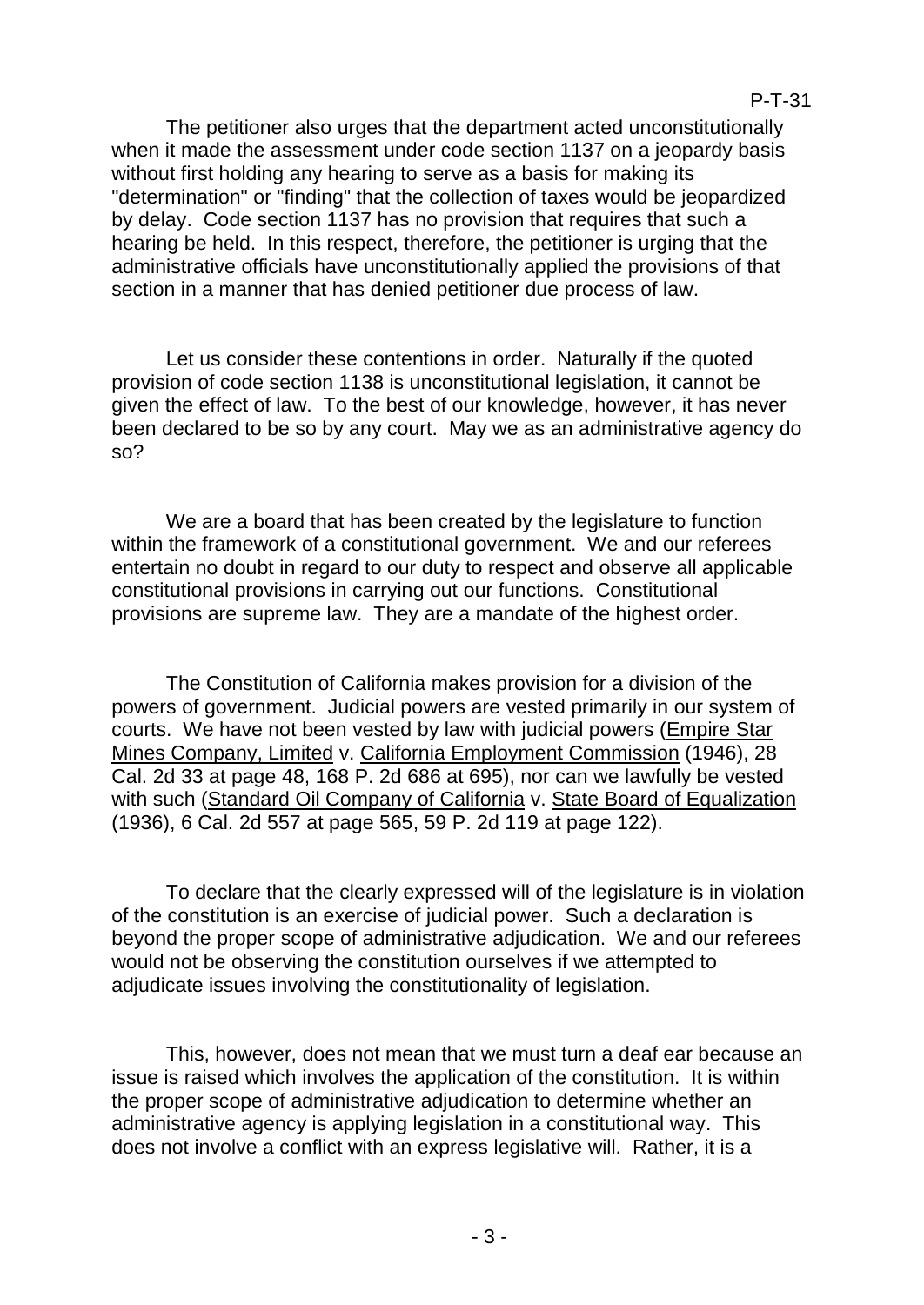direct search for the legislative intent because we always presume that the legislature intended that its enactment should be constitutional.

This distinction between issues which involve the unconstitutionality of legislation, and those which involve unconstitutional application of legislation by an administrative official, is well stated in Davis' Administrative Law Treatise, volume 3, page 74 (section 20.04). We quote from that section as follows:

"A fundamental distinction must be recognized between constitutional applicability of legislation to particular facts and constitutionality of the legislation. When a tribunal passes upon constitutional applicability, it is carrying out the legislative intent, either express or implied or presumed. When a tribunal passes upon constitutionality of the legislation, the question is whether it shall take action which runs counter to the legislative intent. We commit to administrative agencies the power to determine constitutional applicability, but we do not commit to administrative agencies the power to determine constitutionality of legislation. Only the courts have authority to take action which runs counter to the expressed will of the legislative body."

It is beyond our jurisdiction and that of our referees to resolve the issue which petitioner raises in regard to the constitutionality of the quoted provision of code section 1138. We must proceed upon the basis that this legislation is constitutional unless and until the contrary is ever declared by a court of competent jurisdiction. Clearly it is the express will of the legislature that the petition in this matter should not be a valid one without the timely deposit of the security demanded by the department.

Had the petitioner made such a deposit of security, it would have been within our jurisdiction and that of our referees to resolve the issue raised by the petitioner that code section 1137 is being applied by the taxing agency in an unconstitutional manner. This, however, we cannot do in these proceedings because there is no valid petition pending before us. Under such circumstances, the exercise of our jurisdiction is limited to the dismissal of the invalid petition.

Our inability to review the petition filed in these proceedings does not mean that the petitioner no longer has any right to administrative and judicial review of its grievance. The opportunity for a full review is still available to the petitioner after payment of the assessment under the refund provisions of the